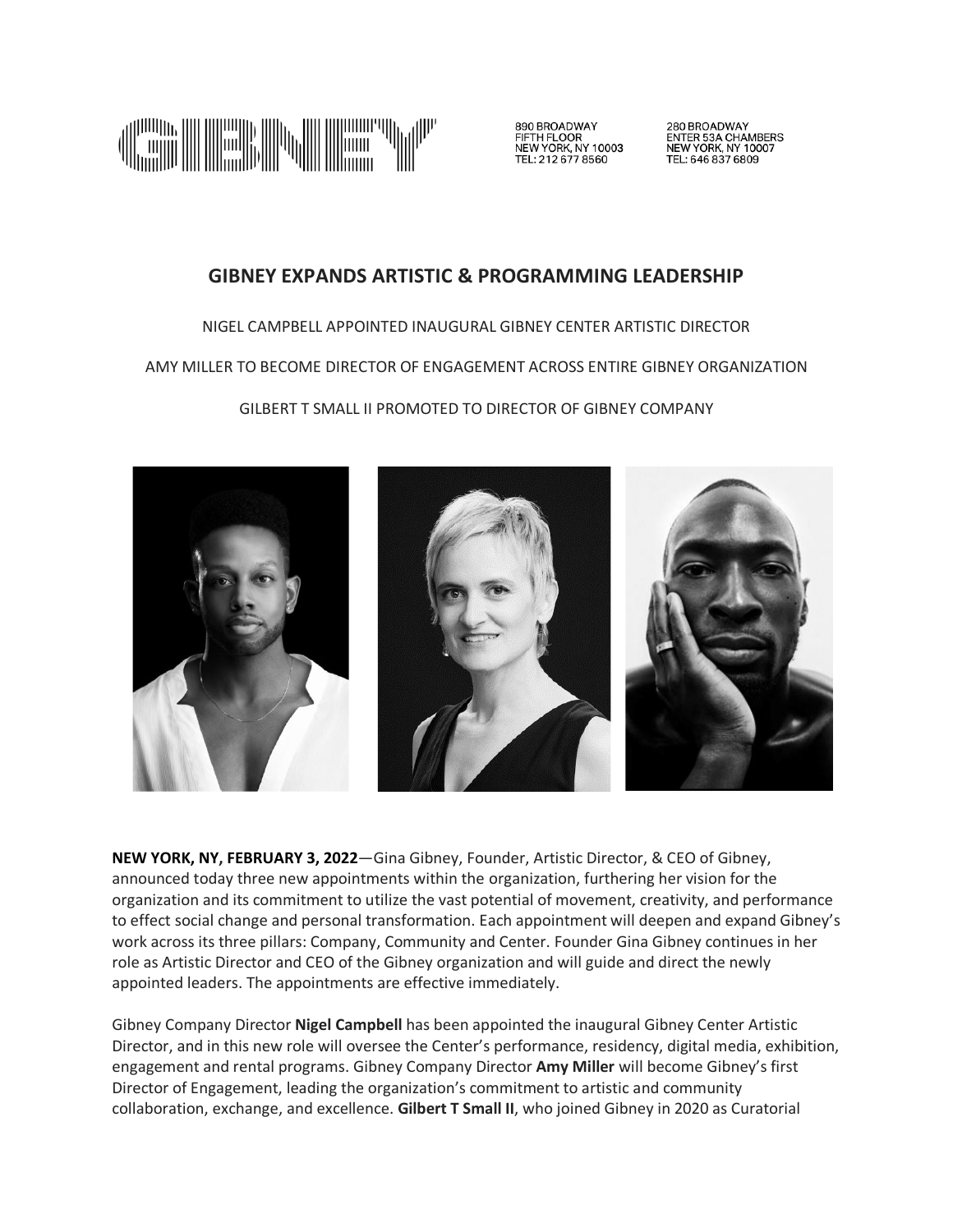Director of Training and Company Rehearsal Director, has been promoted to Director of Gibney Company and will advance the vision, integrity, and dynamism of the Company through practices, programs, and performances.

Gina Gibney said, "These appointments help realize the ongoing transformation of the Gibney organization and will buoy our work across the field. The talent, skills, and experience that Nigel, Amy, and Gilbert have each brought to Gibney have contributed greatly to our institutional strength and artistic achievements. Each is an extraordinary leader, and the Board and Staff join me in expressing gratitude for their taking on these new roles, which will further Gibney in supporting the creative process of dance makers, providing access to top-notch training for dancers, and using movement as a form of advocacy and expression for those impacted by domestic violence."

As the first Gibney Center Artistic Director, Campbell will serve as chief curator of Gibney Center's annual performance season and residency programs, creating a cohesive and integrated programming plan. As part of his role, Campbell will ensure a diverse cultural and aesthetic perspective in programming and will leverage and synthesize opportunities for artists that are central to Gibney's mission and space, including presenting, residencies, curation, digital media initiatives, training, and rentals.

"I am humbled and honored to be named Gibney Center Artistic Director," said Campbell. "I have been a proud member of the Gibney community for over seven years, first as a dancer with Gibney Company, and for the last five years as Company Director. I have a fierce commitment to supporting artists, creating platforms, building bridges, and cultivating greater diversity and equity in our beloved field. I look forward to working in close collaboration with the organization and the community to ensure that Gibney continues to be a place where artists can explore, take risks, and radically share."

As Director of Engagement, Amy Miller will cultivate and curate Gibney's programmatic partnerships with nonprofit organizations and educational institutions. Gibney currently partners with an array of organizations to collaborate on sharing the organization's unique model and key initiatives such as Moving Toward Justice, the Bard + Gibney Partnership, Move to Move Beyond, and Hands are for Holding to provide services and resources, such as Training, Education, and Professional Development. In her new role, Miller will steward the expansion of the organization's Moving Toward Justice platform, providing a supportive curriculum for activating arts-based social justice projects aimed at addressing gaps in the field. Amy's deep knowledge of and experience with the variety of Gibney partners over the years, combined with her leadership experience, will ensure the quality of Gibney's longstanding partnerships and open new possibilities to meet the needs of our time.

"Gibney Company has been my home for over 10 years—a decade alongside Gina, Nigel, and an extraordinary group of artists, movers, and shapers," said Miller. "I now have the opportunity to focus on extending Gibney's culture of artistic excellence and social transformation even further by deepening reciprocal learning opportunities with colleges and universities across the country. This work will be deeply co-created with many incredible folx along the way and it will involve amplifying necessary voices who are already doing great work across our field. I couldn't be more excited to get started."

As Gibney Company Director, Gilbert T Small II will advance the artistic vision, social integrity, and excellence of Gibney Company, working closely with Gina Gibney. In collaboration, they will curate work that challenges Gibney's Artistic Associates and advances the vision and stature of the Company. As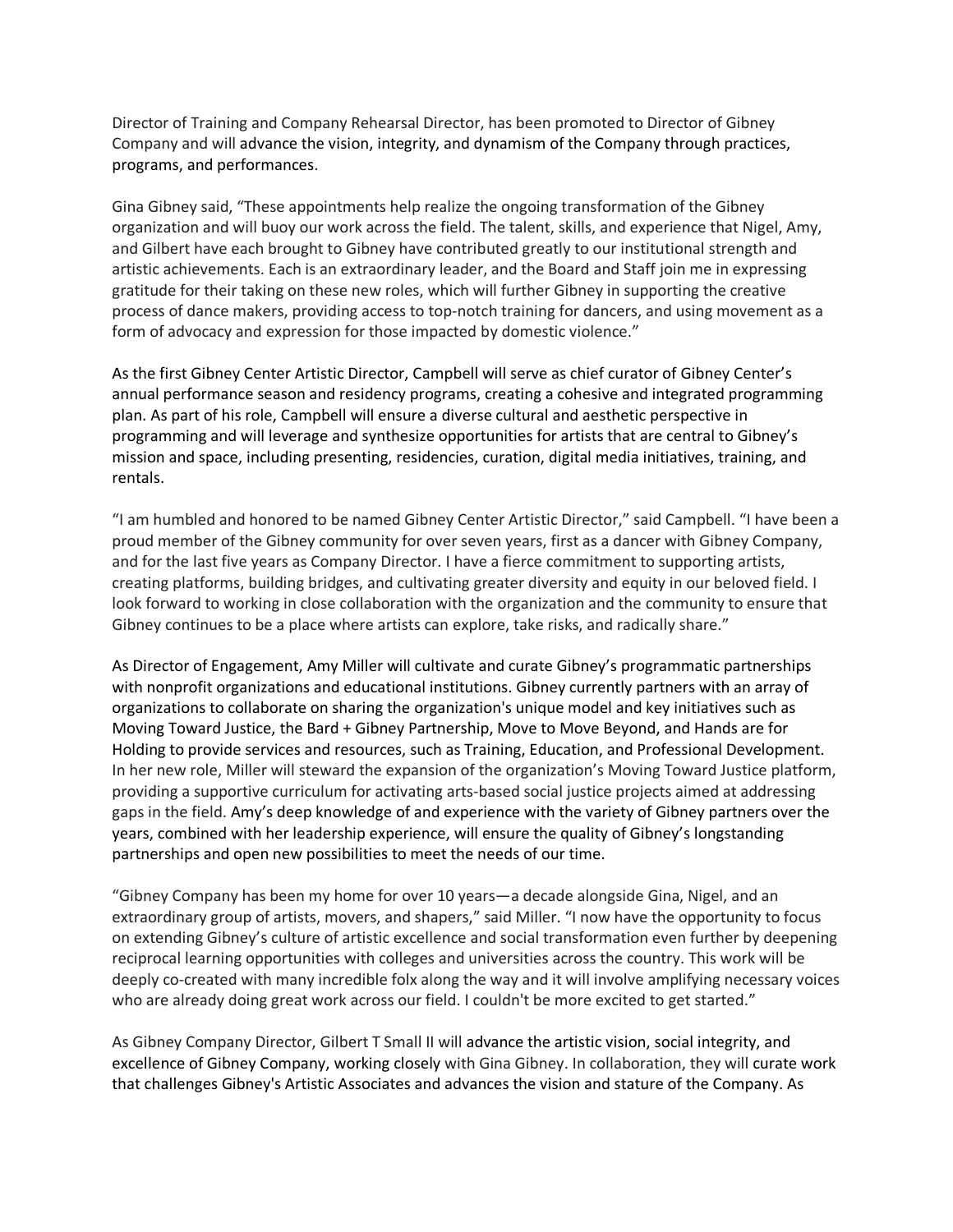Company Director, Small will also contribute to strategies that bring new connections, resources, and support to the Company.

Small said, "I am honored to be able to co-lead this company of beautiful dancers with Gina, and to usher them into the next phase of their artistry. As the Company Director, I will be driven by the possibility of the future and I look forward to what is to come."

## **About Nigel Campbell**

Princess Grace Award Winning Artist, Director, and Entrepreneur **Nigel Campbell** was born and raised in The Bronx, New York. He began his early training at Creative Outlet Dance Theater and received his B.F.A. from The Juilliard School. While a student at Juilliard, Campbell joined the Metropolitan Opera Ballet as a soloist. After graduating, he danced full-time for the Saarlandisches Staatstheater under the direction of Marguerite Donlon, Luna Negra Dance Theater under the direction of Gustavo Ramirez Sansano, the GöteborgsOperans Danskompani under the direction of Adolphe Binder and performed as a guest artist with Kyle Abraham's A.I.M. Campbell joined Gibney in 2015 as an Artistic Associate performing with Gibney Company (then Gibney Dance Company). He became Co-Director of Gibney Company in 2017, working alongside Gina Gibney and Amy Miller during a period of significant growth and transformation.

In 2015, Campbell co-founded **MOVE|NYC|** with Chanel DaSilva, with the mission of cultivating greater diversity and equity in the dance field and beyond. He has also served on the faculty of The Juilliard School, teaching "Essentials of Entrepreneurship in the Arts," and on faculty at SUNY Purchase Conservatory of Dance, teaching contemporary. A sought after master teacher, répétiteur, and lecturer, Campbell has set dances and given workshops throughout the United States and abroad at institutions such as The Juilliard School, USC Kaufman School of Dance, SUNY Purchase Conservatory of Dance, Princeton University, Yale University, NYU Tisch, Boston Conservatory, Marymount Manhattan College, Ballet Hispánico, The Ballet Akademien Göteborg, No)one. Art House, MUDA Africa, and Springboard Danse Montreal, among many others.

Campbell's multi-faceted contributions to the field of dance have been recognized with numerous awards and honors including a 2019 Martha Hill Mid-Career Award, a 2011 Princess Grace Award, a YoungArts Level 1 Award, and a NAACP ACT-SO Gold Medal, and he was named a 2004 U.S. Presidential Scholar in the Arts. In 2020, Nigel joined the Board of Directors of Culture For One, a non-profit that transforms the lives of New York City children in foster care through the power of the arts.

#### **About Amy Miller**

**Amy Miller** is a NYC-based dancer, choreographer, educator, administrator and advocate. Originally from Ohio, her youth as a gymnast evolved into training at The Dance Institute at the University of Akron. She spent a decade at the Ohio Ballet where she performed works by a wide range of choreographers, including José Limon, Lucinda Childs, George Balanchine, and Alonzo King. She was a founding member of the Cleveland-based GroundWorks DanceTheater, where she choreographed numerous works and continues her ongoing connection as artistic advisor. Since 2012, she has been a Director and a performing member of Gibney Company, performing works by Gina Gibney, Bryan Arias, Peter Chu, and Shannon Gillen.

Throughout her decade of experience with Gibney, Miller has focused on Gibney's Community Action initiatives and has worked closely with social workers toward facilitating movement workshops with survivors of gender-based violence, conducted both local and international trainings for artists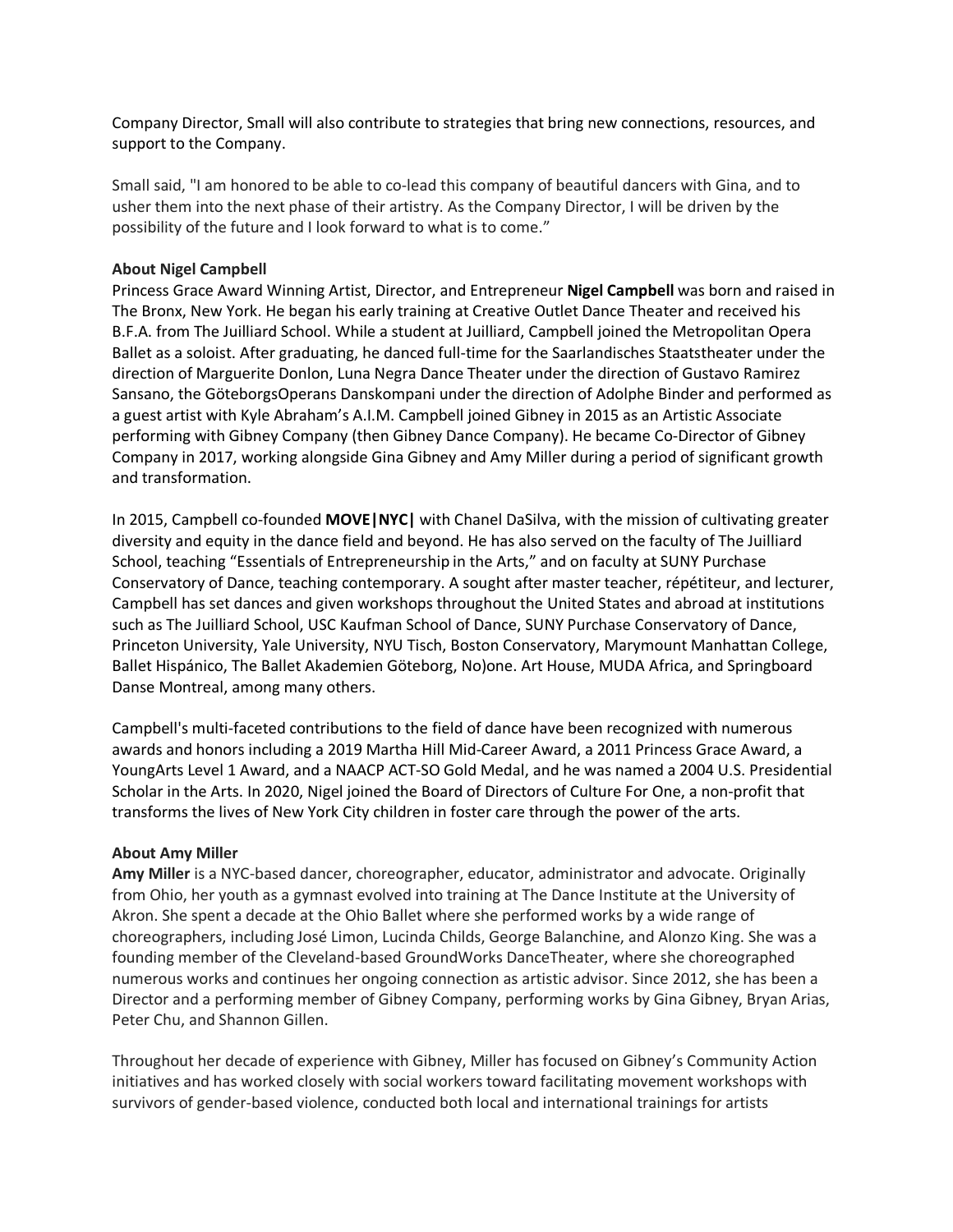interested in engaging in social action, and facilitated healthy relationship workshops for young people to raise awareness about the role of the arts in violence prevention. Miller co-facilitates creative spaces for advocacy alongside Gibney's 'Move to Move Beyond Storytellers,' a group of survivors creating performances for audiences and performers alike to deepen our critical consciousness, witness the power of reclaiming one's agency, and move toward shared liberation. Actively moving toward cocreating spaces that value antiracism as a foundational tenet, Miller is a facilitation committee member of Gibney's internal Decentering Whiteness Working Group offering white-identifying staff members opportunities to unlearn oppressive structures, as well as dovetail energies with Gibney's Multiracial Staff Group directly addressing reducing harm to and support of our BIPOC staff and greater community.

Miller has facilitated teaching residencies at Oberlin College, Brown University, NYU's Tisch School of the Arts, Bates Dance Festival, SUNY Purchase and The National Center for Choreography at The University of Akron among many others. Miller is currently a teaching artist for the Bard College Dance Program/Gibney Partnership, a multi-year engagement that represents a wide-ranging vision of what dance can be in a liberal arts curriculum. She has conducted Gibney Company international residencies at Mimar Sinan University and Koc University (Istanbul), University of Cape Town (South Africa), DOCH: School of Dance and Circus (Stockholm), MUDA Africa (Tanzania) and Gisenyi, Rwanda. Miller has thrice been a Dance/USA Mentor through their Institute for Leadership Training. Miller was honored to receive an Arts & Artists in Progress "Pay it Forward" Award from Brooklyn Arts Exchange. Miller holds a BFA in Dance and is a recipient of an Ohio Arts Council Individual Excellence Award for her choreography.

## **About Gilbert T Small II**

Originally from Baltimore, Maryland, **Gilbert T Small II**'s formal training started at the Baltimore School for the Arts. He received his BFA from SUNY Purchase Conservatory of Dance in 2009. While at Purchase, he studied abroad at Codarts in Rotterdam, an opportunity that shifted his perspective, pushing him to investigate and explore the multifaceted nature of the art form.

Small was a leading artist with the internationally acclaimed Ballet British Columbia under the leadership of Emily Molnar. During his ten years with the company, he worked with choreographers such as William Forsythe, Crystal Pite, Medhi Walerski, Emily Molnar, and Cayetano Soto to name a few. As a senior artist with Ballet BC, he was asked to take on the role of Rehearsal Director for the company's fall 2017 season. Small is a mentor to many emerging artists here and abroad and serves as guest faculty for institutions internationally, cultivating relationships and connections across many demographics and communities.

#### **About Gibney**

Founded by Gina Gibney in 1991, Gibney is a New York City-based performing arts and social justice organization that taps into the vast potential of movement, creativity, and performance to effect social change and personal transformation. Gibney deploys resources through three strategic and interwoven program areas: Gibney Center, a meeting ground for New York City's artistic community comprising 23 studios and 5 performance spaces that provide critical space for training, rehearsal, professional development, performances, and convenings; Gibney Community, programs that use movement to help address a range of social issues with a focus on gender-based violence and its prevention; and Gibney Company; the organization's resident dance ensemble. Gibney supports movement-based artists in every aspect of their creative development: classes, residencies, low-cost rental space, entrepreneurial training and incubation, presentation opportunities, commissioning, and operating a professional dance company.